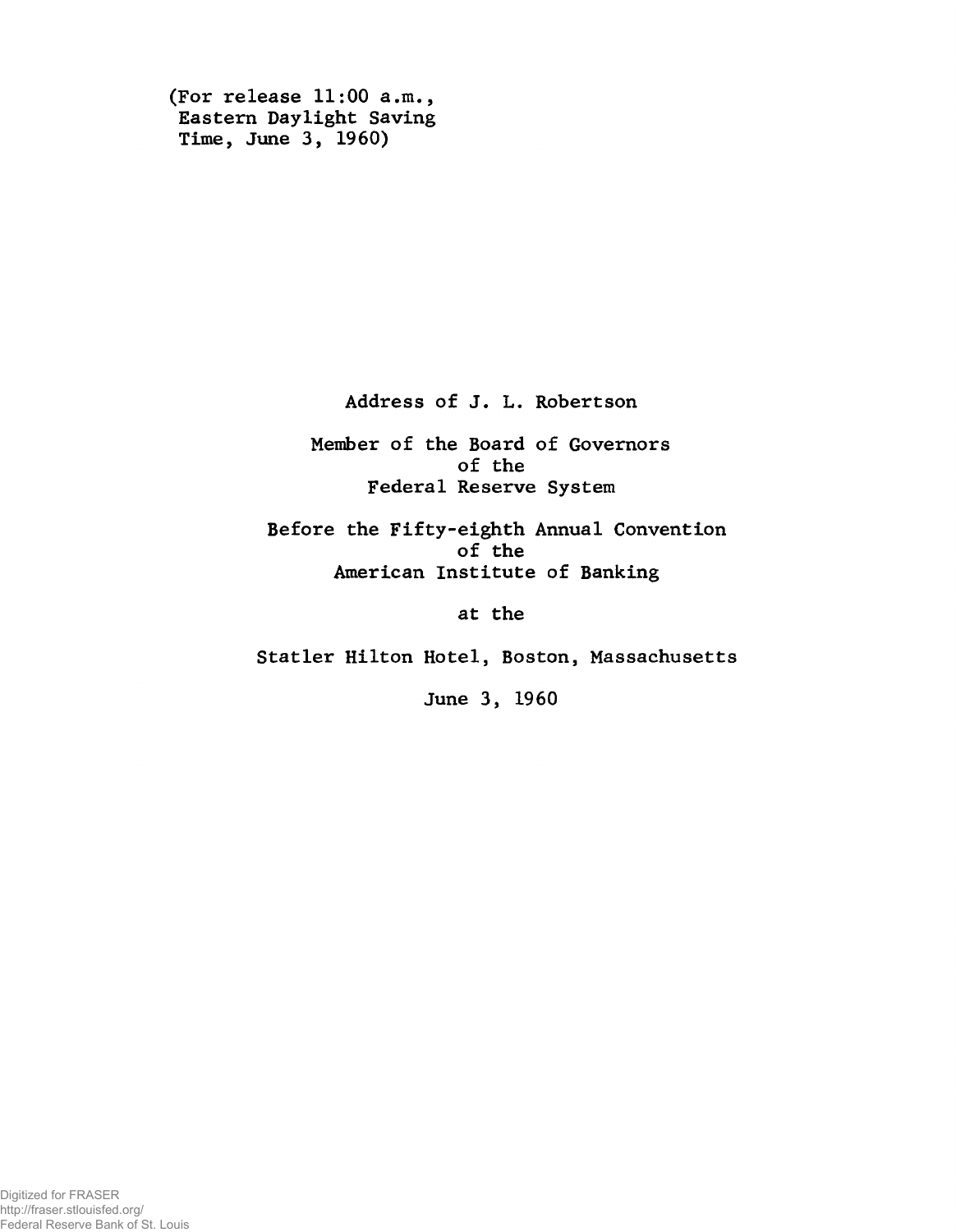## **The Battle against Economic Illiteracy**

**Since this Convention was opened with an address by a distinguished clergyman, who courageously ventured into the midst of the moneychangers, it seems appropriate for me to follow the minister's practice by setting a text for my own remarks. Now there are many texts that might be appropriate for a gathering of this type. Obviously, I could not use Shakespeare, for he was very much down on banking. You will recall his injunction, "Neither a borrower nor a lender be." Rabelais would be more appropriate, for he said, "It is a divine thing to lend; to owe is an heroic virtue." It is strange that one never sees those words emblazoned over the porticos of banks. Of course, they would not do for a central bank, which, as the lender of last resort, seldom encourages others to borrow from it.**

**In considering the various possibilities, I was concerned that I not choose a topic that would leave any of you muttering, "Hebrews, Chapter 13, verse 8." I had better explain that. Years ago when my home town, Broken Bow, Nebraska, was a pioneer settlement, a minister of the gospel resided there for some months in a boarding house which was not noted for the variety of its cuisine - that means they served hash every day. The boarders were afraid to complain, however, since this happened to be the only boarding house in town and, besides, the burly proprietor had no hesitation in throwing out anyone who dared remonstrate, supplicate, or petition. And so they all suffered in silence, all except the minister, who, as the hash was served up at every meal, was invariably heard to utter, "Hebrews, Chapter 13, verse 8." Needless to say, this aroused considerable curiosity, and finally one of the boarders unearthed a Bible so that he could unravel the mystery of this remark. All the curious pioneers gathered round as he laboriously hunted for the passage, and when he found it, this is what he read, "0 Lord, the same yesterday, and to day, and for ever."**

**At last I decided that in view of the educational interests of the American Institute of Banking, a theme touching on knowledge and learning might be more suitable than a topic limited strictly to banking, which, coming from me, might evoke some remarks about Hebrews, 13:8. I therefore selected the following text adapted from, I think, the American sage, Josh Billings: "The trouble with most of us isn't**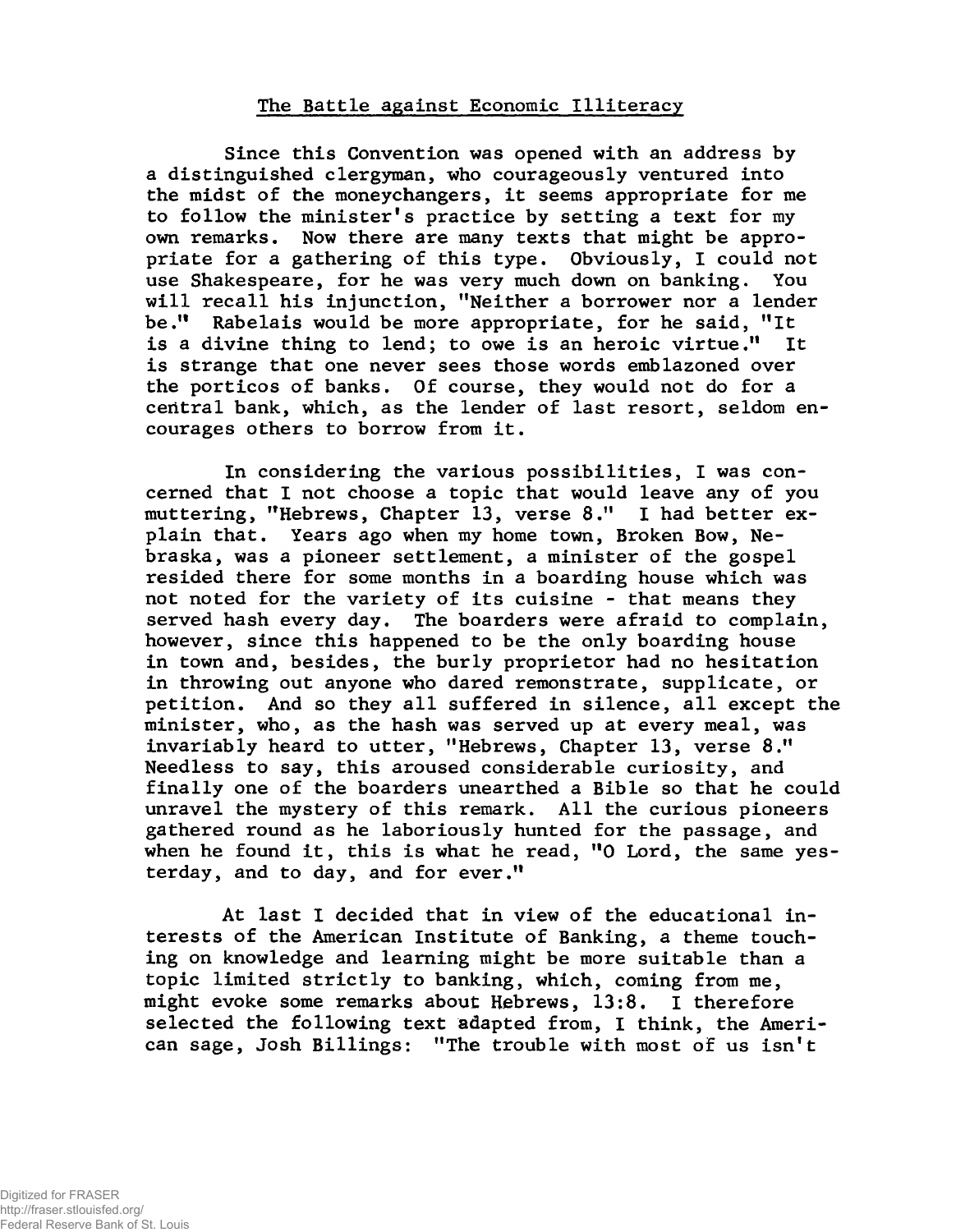**so much that we are ignorant, as knowing so many things that ain't so.1\***

**I am afraid that there are very few of us who could not properly apply this text to ourselves, but we are likely to be most aware of its validity in examining what passes for knowledge outside our own circle. The expert can readily detect errors within the confines of his specialty. He is usually less ready to admit the possibility of error in his own views in the many areas in which he is not a specialist.**

**In this world of greater and greater specialization, we increasingly see examples of the prominent expert who strives to bring to bear his eminence, though not his expertise, in fields that he has not studied with the requisite care. There is the chemist who is convinced that the social security program is ruining the country, the toothbrush manufacturer who knows that the scientists are bungling the space program, the television comic who expounds authoritatively on delicate diplomatic problems, and perhaps even - as someone else might say - the central banker who discusses defects in our educational system.**

**Now I do not wish to suggest that we leave all our problems strictly to the experts and reject all nonprofessional opinion. There is probably no field of human knowledge in which the so-called amateur cannot make a contribution. This was dramatically demonstrated a few years ago in the field of nuclear physics - an area that most of us would not consider likely to be conquered by the self-educated amateur. You may recall the story of Nicholas Christofilos, the obscure elevator engineer of Athens, Greece, who began to pester American nuclear physicists with his ideas soon after the end of the war. They thought he was a crank at first, but he took the advice they gave him on books that he should read, and before long the experts were compelled to admit that he had some ideas worth considering. The culmination of this came with Project Argus, the nuclear explosion tests in space in 1958, which proved theories developed by the Greek amateur physicist who had successfully invaded the camp of the experts.**

**If this can be done in so new and difficult a field as nuclear physics, it should also be possible in the older -**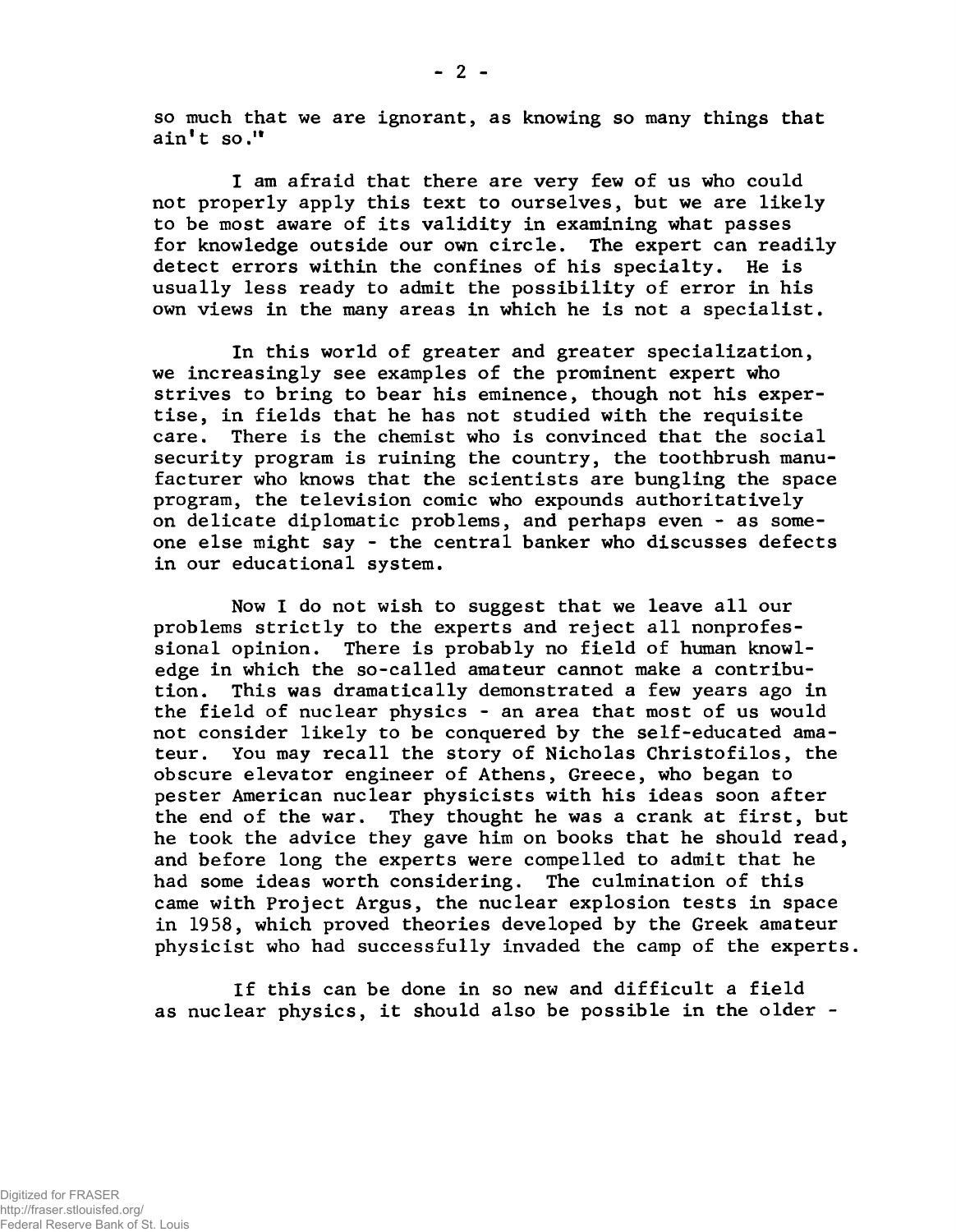**though no less difficult - fields of economics, finance, government, and education. It is in fields such as these, even more than nuclear physics, where daily decisions profoundly affect the lives of millions. It would be practically impossible and morally indefensible to brush aside the views of any of the affected millions simply because they were not professionals in these fields.**

**This does not mean that one man's opinions are just as good as those of anyone else. Christofilos won the recognition of the nuclear physicists because he painstakingly educated himself in the difficult but essential facts and principles which had already been discovered. His example illustrates two points: first, that the specialists should not smugly dismiss the outsider; and second, but not less important, that the amateur who wishes to be heard by the professionals has an obligation to educate himself carefully with regard to the essential facts and principles.**

**No professional should ever be unhappy merely because an amateur has ventured into his field. He should feel encouraged by the interest manifested, and do all in his power to interest a greater number of people. However, he has every right to object when he finds that the novice, and in some cases the professional, has not bothered to do his homework and is either one of those who knows a great deal that is not true or who speaks in reckless disregard of what he knows to be true.**

**It seems that one is especially likely to encounter this problem in economics. Here men are particularly prone to take to their bosoms ideas and beliefs that, on their face, appear to serve their own narrow personal interests - which they equate, often erroneously, with the national interest.**

**I do not assert that all differences of opinion on economic questions could be solved if men were only more careful about their facts, but certainly the area of disagreement would be narrowed considerably. The facts are not always easy to come by. Our modem methods of education unfortunately do not place great emphasis on seeking out primary sources of information. Even in college most knowledge is pre-chewed and pre-digested and offered to the students second- or thirdhand in textbooks. Indeed, the trend seems to be against**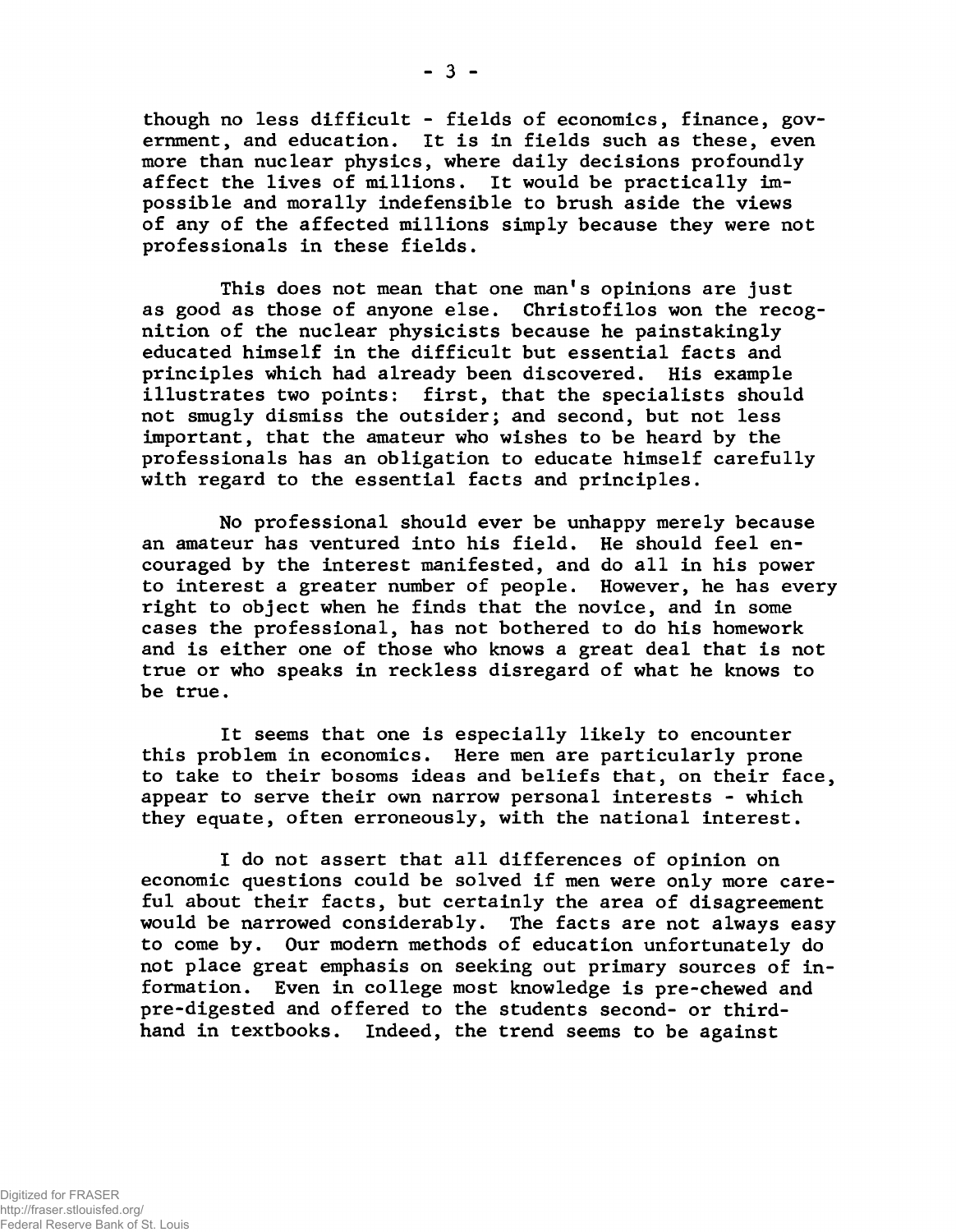**placing emphasis on factual knowledge, and since facts are not considered all-important, the logical conclusion is that there is little need to teach how and where to check the accuracy of statements that purport to be factual. What is supposed to be important is not hard, factual knowledge, but attitudes and feelings on a given subject.**

**This leaves the individual at the mercy of the spellbinder, the huckster, the word-artist. Unless he is prepared to knuckle down to the laborious task of checking claims against facts, one is doomed to become burdened with a stock of "knowledge" of questionable validity. He must resign himself into the hands of someone who sounds like an expert; and the gullible one - and even the not-so-gullible one - is apt to believe anything that gets into print. He is likely to end up either thinking with his glandular system or abdicating the power of thought to some popular pundit - or even a cartoonist.**

**A good example of this is the attitude that one encounters all too often these days that it is absurdly shortsighted to give any consideration to the question of balancing the budget in determining public policies. How often have we heard that such and such a program has failed to get the funds it deserved because of "narrow budgetary considerations", or that an administrator suffers from "budget-balancing blindness"? One would think that those who have been concerned with fighting inflation through a sound fiscal policy were the victims of a phobia which left them blind to the real needs of the country. The Federal Reserve has also been attacked for using monetary policy for this same end. The Governors of the Federal Reserve System are, by implication, portrayed as being either obtuse or callous, or both, simply because in the discharge of their responsibilities they find it necessary to weigh the hardships which result from inflation as against the very worthy purposes for which some would be willing to depreciate the value of the people's money without regard to consequences.**

**I doubt very much that many of the people who repeat these hackneyed charges have given any real thought to the question whether it is desirable to tax by inflation. Taxation by inflation is simply not an acceptable or morally**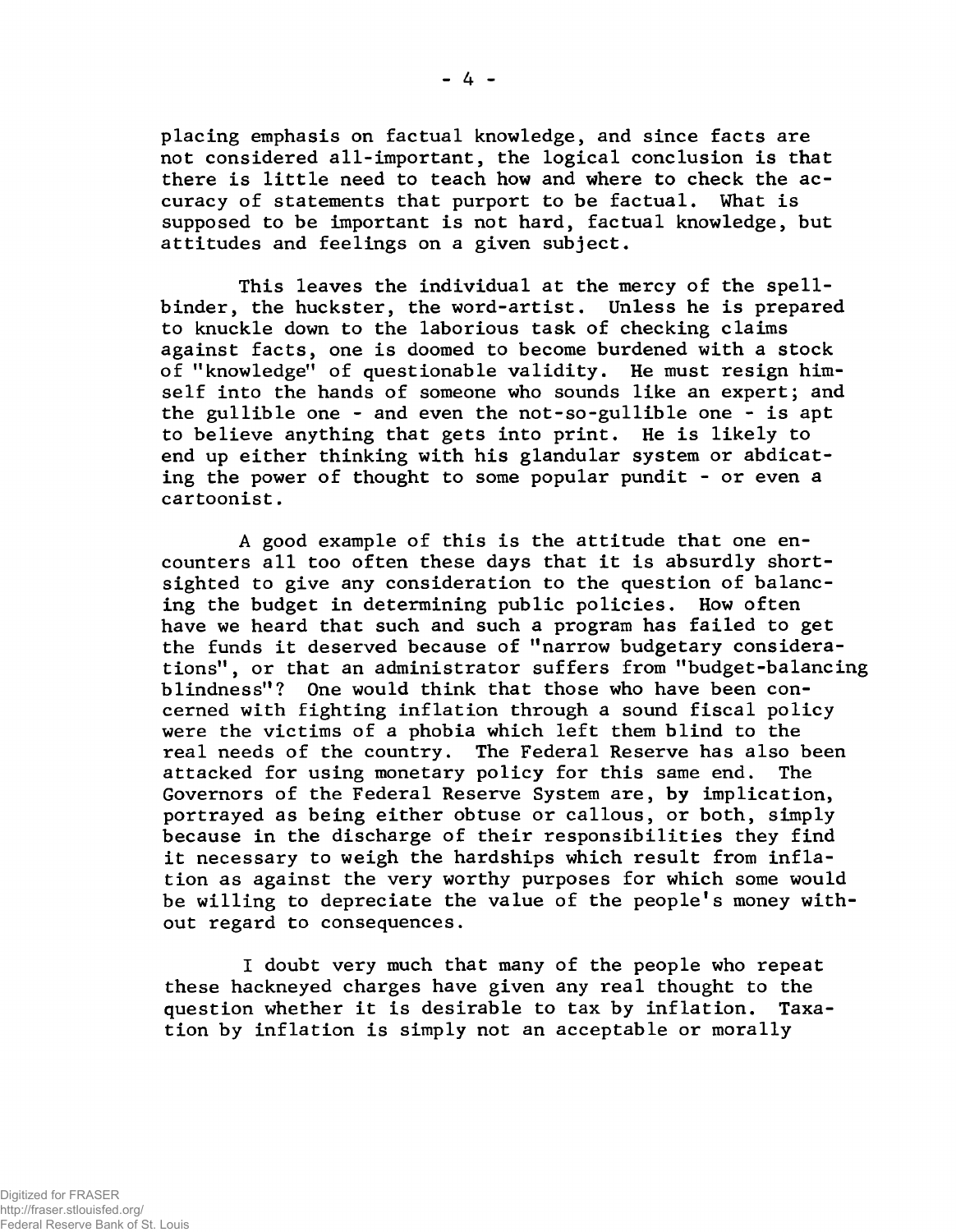**defensible policy for the United States of America. We have long been concerned in this country that our system of taxation be just and equitable; that the heaviest burden not be placed on the backs of those least able to bear it; and that the tax system not produce serious economic distortions that lessen the will to work, to save, and to invest in constructive activities.**

**This concern has been one of the factors that has stimulated our economic growth and made this a great and wealthy country. I find it interesting to note that the economic system that is competing with us in the world today seems to** be characterized by what might be called the "Midas touch". **It has the knack of turning necessities into luxuries, to the sorrow of the consumer. Conversely, we have acquired the more gratifying power of turning luxuries into necessities. However, we must bear in mind that anything we can afford to do by inflationary policies, we can afford to do by noninflationary means. Inflation is simply a form of taxation; it adds nothing to our resources; it merely redistributes them. The trouble is that the redistribution is not based on principles of equity. By the very nature of the process it is bound to be unjust.**

**It may be true that we should devote more of our rising income to those services that can best be provided by government, but is it fair to present the bill to those among us who have shared least in the rise in income? This is precisely what we do when we permit inflation to go on. We present the bill to those with fixed or relatively inelastic incomes, such as our millions of retired workers, who are unable to protect themselves against rising prices. Their real incomes are eroded, while those more favorably situated enjoy not only improved public services, but an increase in real income as well.**

**If you want to get the full flavor of the injustice of this process, read the record of the hearings in Congress last year on the plight of our educators who have had the misfortune of living long beyond the retirement age in a period of inflation. It is truly disheartening to read that noted men of learning have been reduced by inflation to a state of beggary in this great, rich country of ours. I am sure that**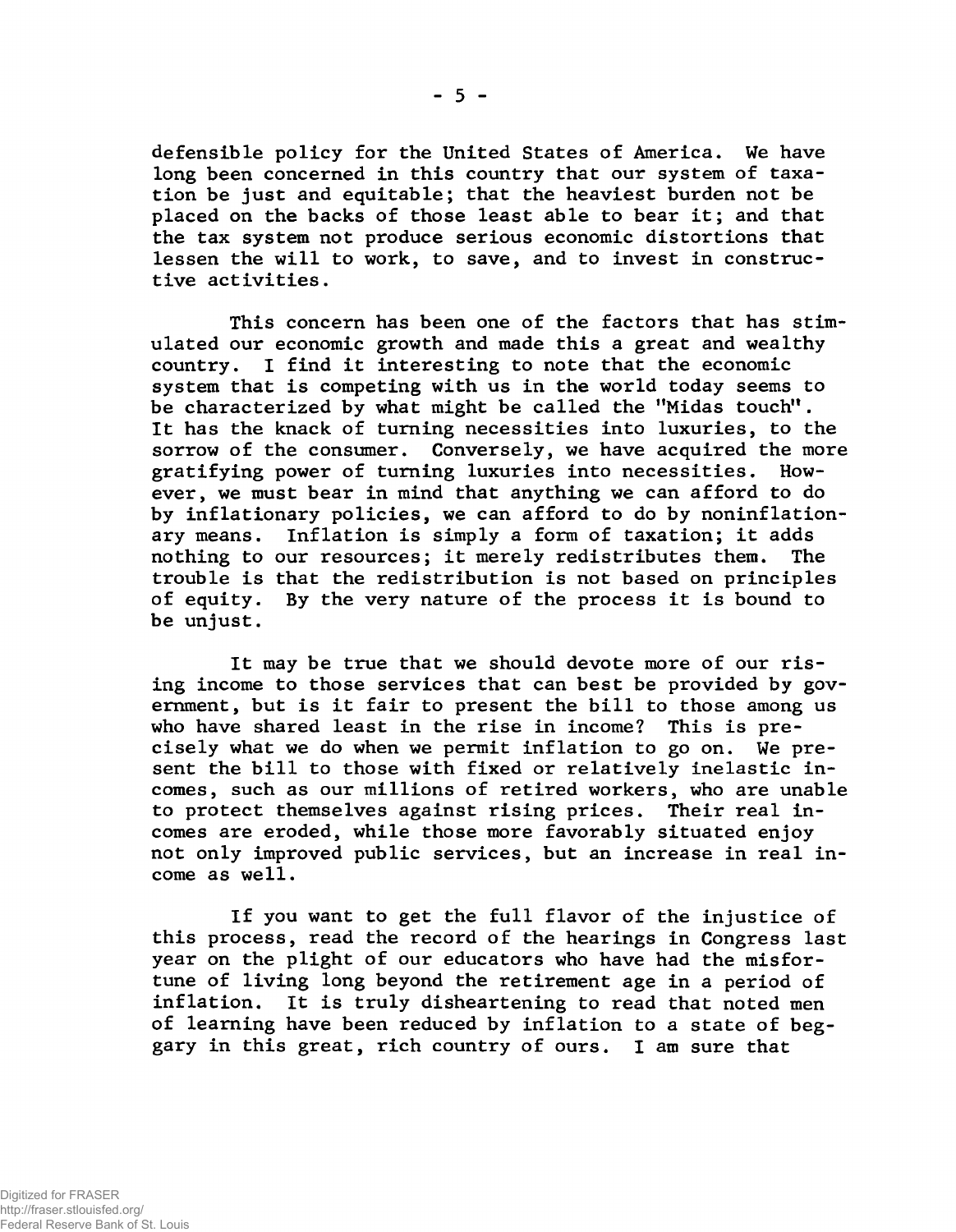**many retired bank officers and employees have suffered similarly, though no one has brought the spotlight to bear on their situation.**

**It is surprising to me that so many people who are genuinely motivated by humanitarian impulses and concern for the well-being of the unfortunate have, perhaps unthinkingly, allowed themselves to accept the view that the pursuit of monetary stability through sound fiscal and monetary policies is reprehensibly shortsighted and inhumane.**

**It is surprising because the principles involved are not as abstruse and difficult to comprehend as the theories of nuclear physics. Indeed, they should be susceptible to mastery by the average student. I only wish that in these days of critical re-examination of what our young people are learning in school, there were more appreciation of the fact that the survival of our free institutions may depend even more heavily on the knowledge that they acquire about economic laws than on their understanding of the laws of physics. It is vitally important that we develop skilled physicists, but it is not essential that everyone be knowledgeable in that sphere. On the other hand, in a democracy where, in the final analysis, the people determine the course of the economy, it is important that all of us cultivate the will and the capacity to seek out the facts that bear on public economic policy and learn to interpret them rationally.**

**In this field, one of the big tasks that confronts us today is to devise ways and means of bringing about a wider public understanding of monetary policy. Why? First, because it is probably as important as any single factor (other than war) affecting the economic welfare of the people of the United States. Second, because, being a difficult topic to grasp and hold, in the absence of a basic understanding of economics, it lends itself easily to misrepresentation of the real problems and misunderstanding of the real values involved. And finally, because Americans, knowing the facts and the choices, are more likely to make the proper judgments and decisions with regard to the critical issues in the monetary and credit field.**

**Someone may ask: "What is the monetary policy of the Federal Reserve System?" The answer is quite easy. Our policy**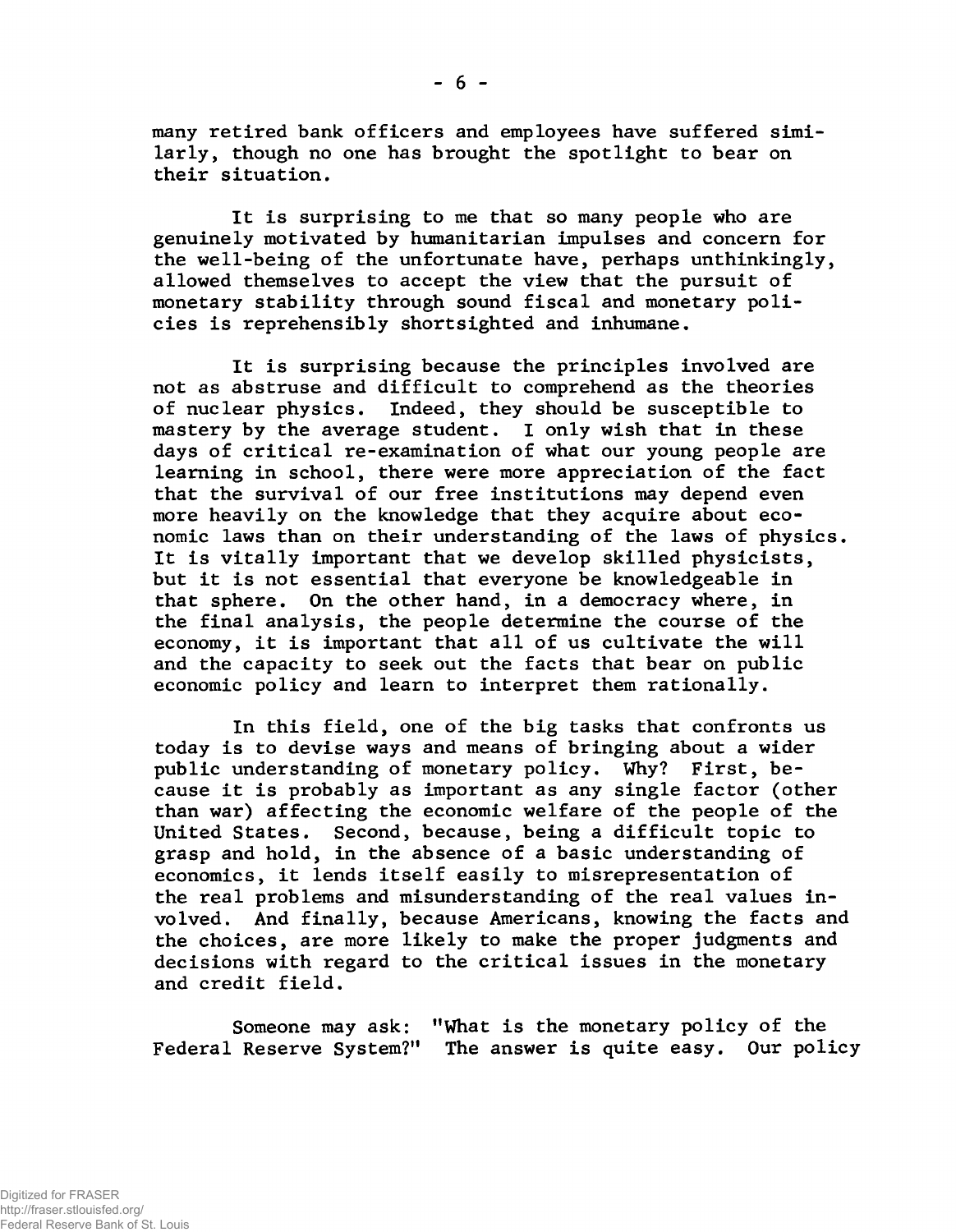**is to make available all the money and credit the economy needs for both normal operation and healthy growth, but not so much as to induce inflation or so little as to set the stage for a depression. Since both inflation and deflation have causes other than money and credit misbehavior, we cannot hope to achieve perfection. But our aim is to see to it that boom and bust cycles do not arise from money and credit causes, and to moderate (within the limits of our power) cyclical movements stemming from other causes.**

**Some of our critics seem to be deeply dissatisfied with anything less than some form of economic alchemy whereby we can eat our cake and have it too, or indulge in excessive spending with its resultant inflation and corruption of values and yet maintain stability in the purchasing power of the dollar. Frankly, we have not yet found the formula for this kind of economic alchemy, any more than the scientists have been able to find a formula for changing base metals into gold.**

**The credo that underlies our policy and our efforts to make it effective is our conviction that monetary stability which means a dollar that will buy approximately the same amount of goods and services from one year to another - is necessary to aid the growth of our economy and improve the standard of living for the people as a whole.**

**These are simple and direct statements which can be readily understood and can be demonstrated to have real mean**ing to the man in the street. After all, there are relatively **few American families today which are not contributing to some form of pension plan or life insurance program, or do not have a savings account or some savings bonds. In these circumstances, is it difficult to choose between a dollar of stable value and a dollar that will buy less and less each year?**

**Unfortunately, we are not as a nation placing the emphasis that we should on subjects like these. If Admiral Rickover thinks that mathematics is being neglected in American schools, he should take a look at economics. A recent study by the National Education Association concluded that most of our high school and college students would fail even**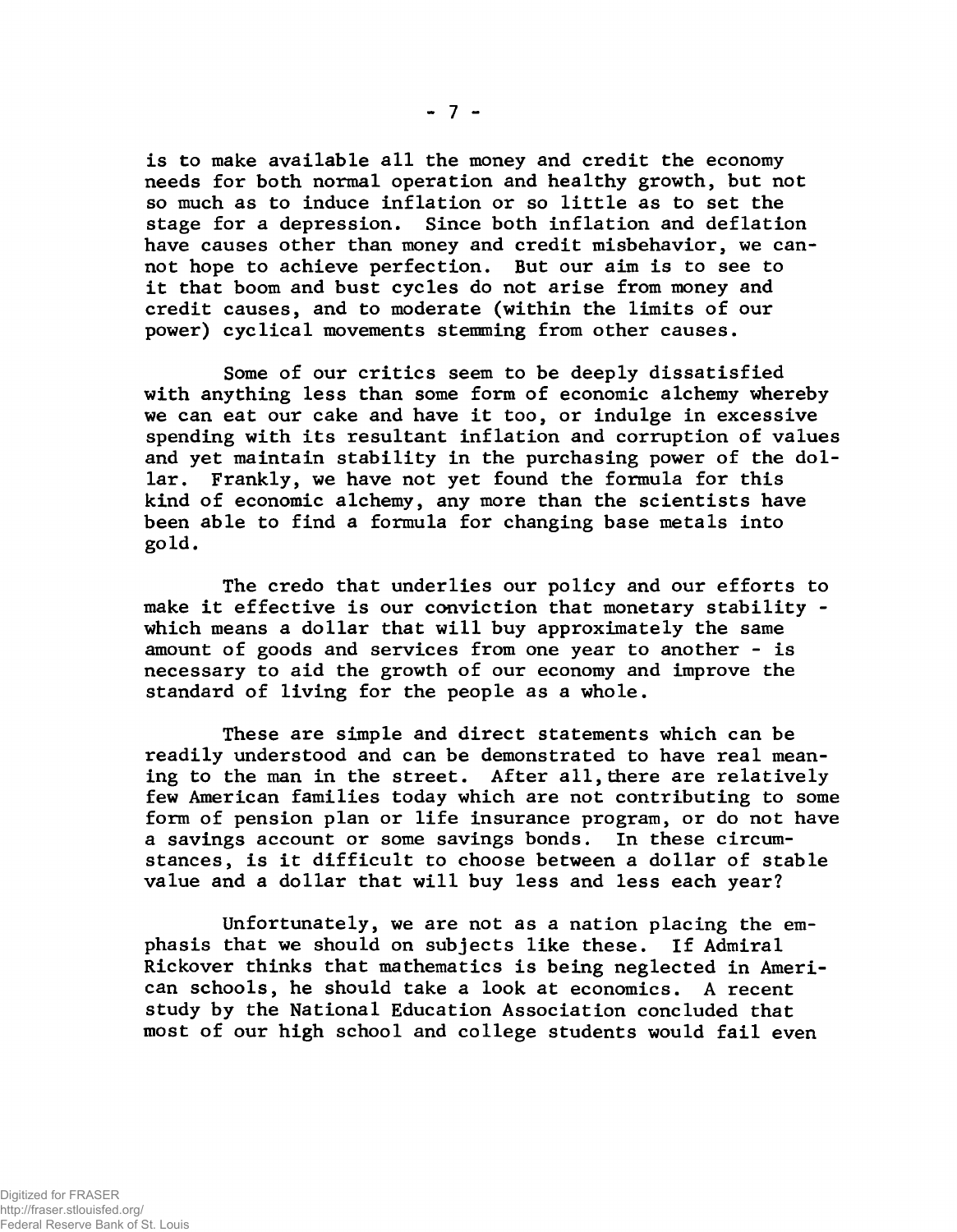**a rudimentary test dealing with the economy of their city, state, or nation. The sad fact is that fewer than onequarter of our high school graduates have taken courses in economics. Even if we assume that every student who takes an economics course emerges with a good basic knowledge of the subject and an ability to dig out the facts and think for himself (a rather far-fetched assumption), we still have a very high percentage of our high school graduates who must either acquire the requisite knowledge in college or educate themselves. Since only a small percentage go on to college, the number who must be self-educated, if educated at all, is tremendous.**

**I must say that there is abundant opportunity for self-education in this country. We have a seemingly inexhaustible outpouring of the printed word; newspapers, magazines and books are readily available to everyone. Of course, our newspapers devote less space to the activities that come under the purview of the Federal Reserve System than to those that are of concern to the Criminal Division of the Department of Justice, and I am sure that Playboy magazine has a somewhat larger and more avid readership than does the Federal Reserve Bulletin. Someone has suggested that this may be because of the difference in the illustrations. I do not understand this because in illustrating our articles, we, like Playboy, always try to make liberal use of curves and figures.**

**The truth of the matter is that too few people will go to the trouble of educating themselves. Even where the will is present, it is often overwhelmed by the multitude of distractions that push and tug all of us from every side. Amusement is far more popular than self-education, as the facilities for entertainment in our society attest. It is for this reason that an organization such as yours is so important, for it provides not only the opportunity but the stimulus that helps men overcome the temptation to fritter away their time and enables them to improve their professional skills and to grow in understanding.**

**I fear that we are making a grave mistake in leaving economic education so largely to chance. If we would preserve for our children the kind of society that has made this**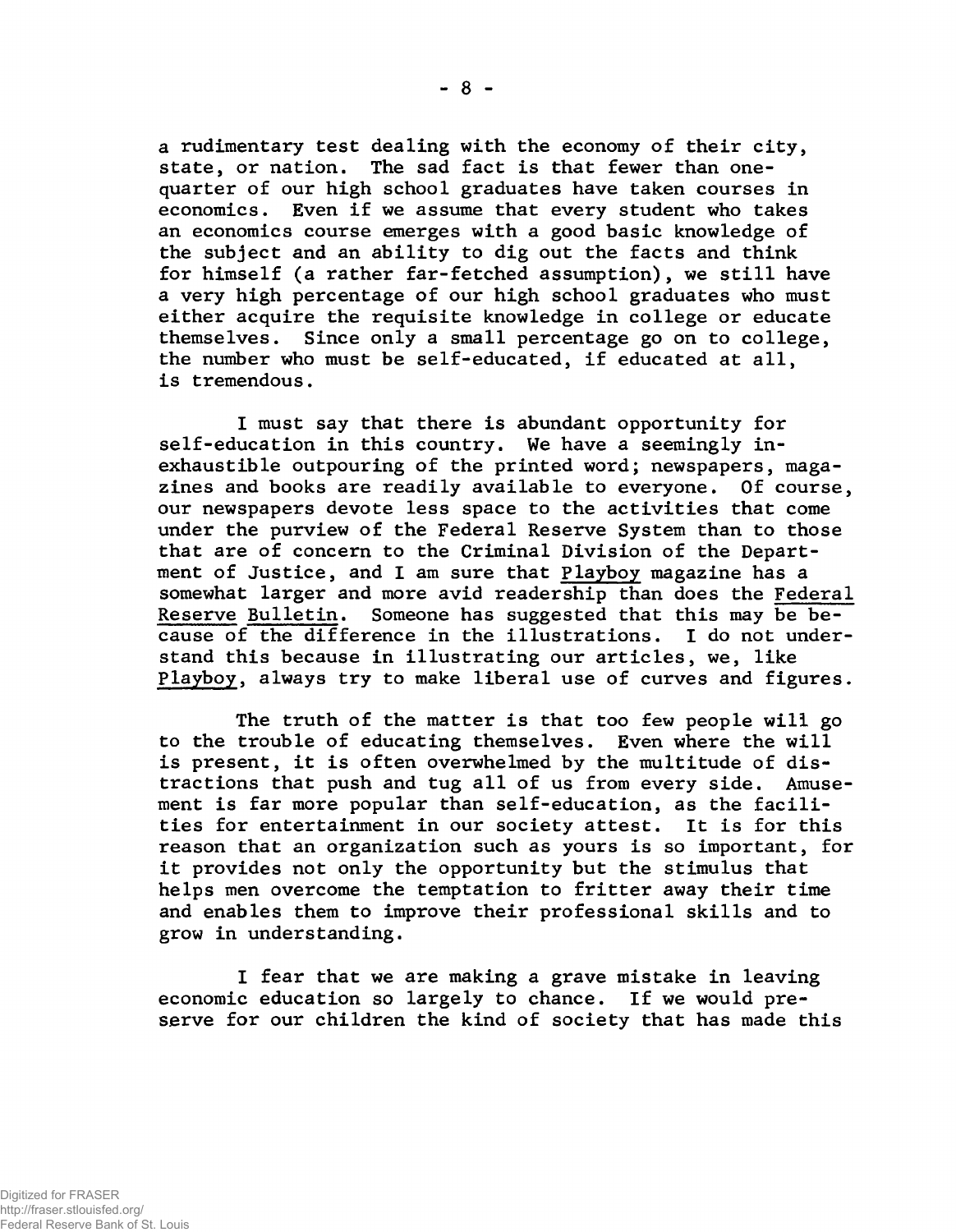**country great, we must see that those in whose hands our future rests have an adequate understanding of the basic principles of our economic system, as well as the ability and inclination to examine the facts before reaching conclusions.**

**We cannot expect them to absorb this understanding from the free air they breathe or from the food that they ingest. Neither nasal passages nor alimentary canals are particularly good channels for introducing economic knowledge into the human organism. I would add, parenthetically, that this applies equally to people in other countries, including those in the less developed parts of the world. A visitor who recently returned from talks with high officials in the Kremlin reports that the Russians have the impression that we Americans do not know what the contest in the world today is all about. The Russians think they are engaged in a contest of ideas. The meager attention we give to economic education in this country might well lead others to think that we have missed the point.**

**We do not seem to have taken as seriously as we might Emerson's dictum that "the world stands on ideas, not cotton and iron." It may be easier to produce cotton and iron than it is to educate our children adequately, but it is certainly not more important. We all have a heavy responsibility to interest ourselves in this matter. The American Institute of Banking collectively, and all of us individually, can perform a great service to the nation by endeavoring to stimulate interest and action in improving education in economics.**

**The question is not wholly one of money. Rather it is: Are we getting all we should from the \$25 billion this country spends every year on education? Obviously this problem will not be solved merely by larger expenditures. It will be solved only by the concerted efforts of an enlightened citizenry, working with educational authorities, to devise a program that meets the needs of our age.**

**Some say that such matters are best left to the professionals, that the amateurs should keep quiet. But the same rules apply here as in nuclear physics. The amateurs have a vital interest in this area, and they have every right**